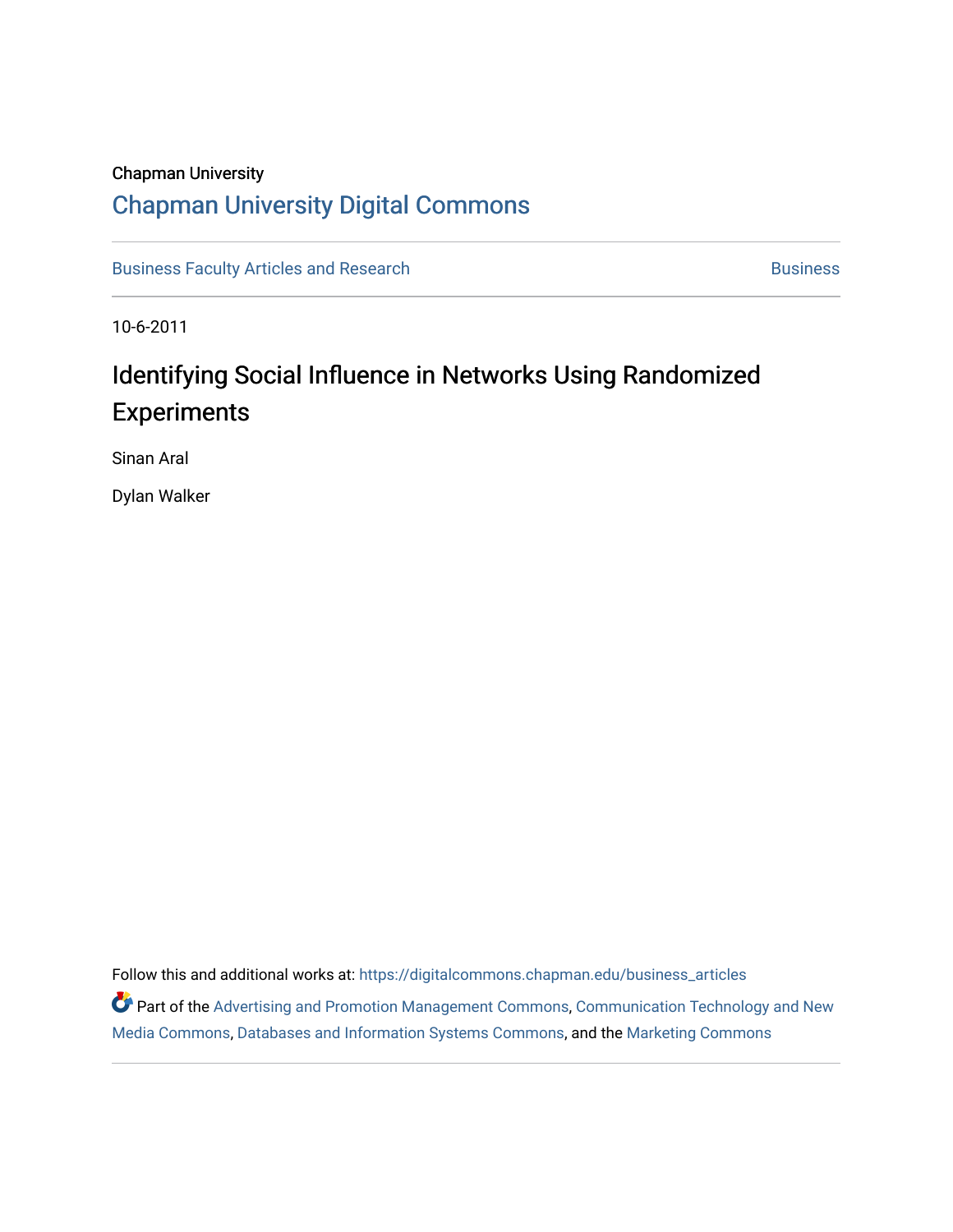# Identifying Social Influence in Networks Using Randomized Experiments

# **Comments**

This is a pre-copy-editing, author-produced PDF of an article accepted for publication in IEEE Intelligent Systems, volume 26, issue 5, in 2011 following peer review. This article may not exactly replicate the final published version. The definitive publisher-authenticated version is available online at [https://doi.org/](https://doi.org/10.1109/MIS.2011.89) [10.1109/MIS.2011.89.](https://doi.org/10.1109/MIS.2011.89)

# Copyright

© 2011 IEEE. Personal use of this material is permitted. Permission from IEEE must be obtained for all other uses, in any current or future media, including reprinting/republishing this material for advertising or promotional purposes, creating new collective works, for resale or redistribution to servers or lists, or reuse of any copyrighted component of this work in other works.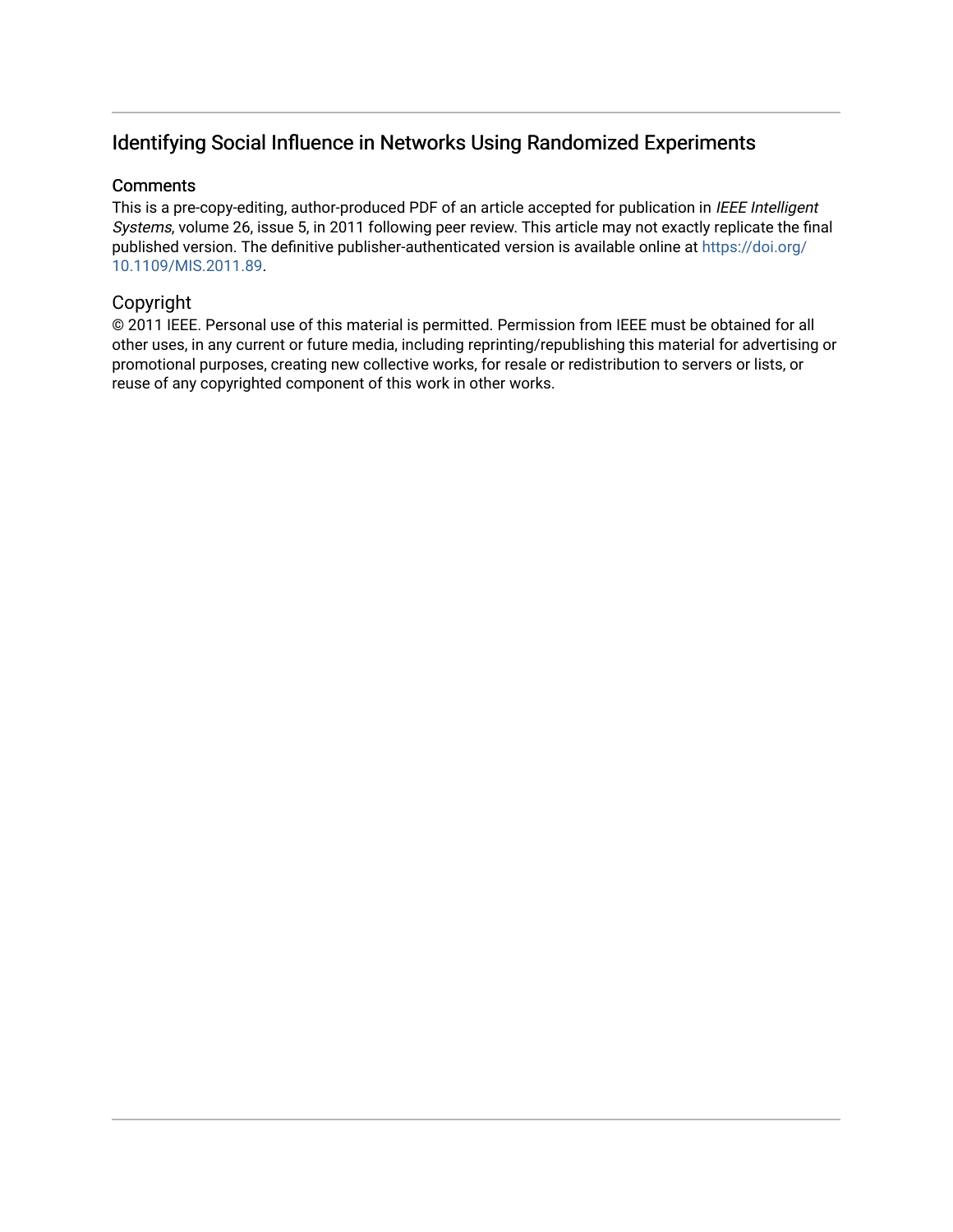# **Identifying Social Influence in Networks Using Randomized Experiments**

Sinan Aral Stern School of Business, New York University sinan@stern.nyu.edu

Dylan Walker Stern School of Business, New York University dwalker@stern.nyu.edu

Identifying causal estimates of peer-to-peer influence in networks is critical to marketing strategy, public policy and beyond. Unfortunately, separating correlation from causation in networked data is complicated. We argue that randomized experimentation in networks, made possible by the digitization of human interaction at population scale, can dramatically improve our understanding of the ebb and flow of market trends, product adoption and diffusion, the spread of health behaviors, the productivity of information workers and whether or not particular individuals in a social network have a disproportionate amount of influence on the system. We also discuss some of the complications that arise when conducting randomized experiments in networks by describing an experiment designed to test how different viral product design strategies affect peer influence and social contagion in new product diffusion.

*Key words*: Peer Influence, Social Contagion, Social Networks, Endogeneity, Causality, Randomized Experiments.

*Forthcoming in IEEE Intelligent Systems*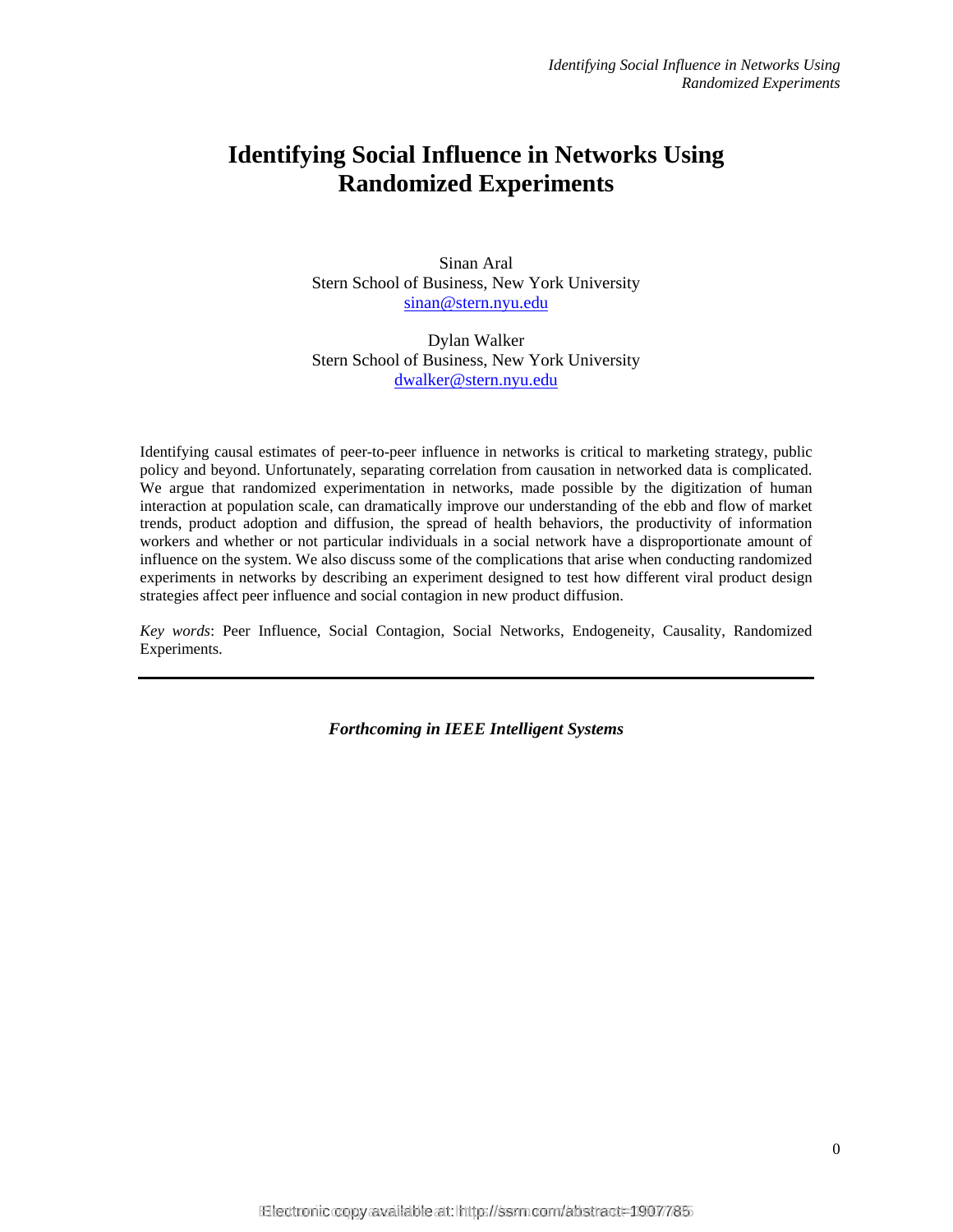# **Introduction**

 The recent availability of massive amounts of networked data generated by email, instant messaging, mobile phone communications, micro-blogs and online social networks is enabling studies of population level human interaction on scales orders of magnitude greater than what was previously possible (Lazer et. al 2009). One important goal of applying statistical inference techniques to large networked datasets is to understand how behavioral contagions spread in human social networks. More precisely, understanding how people influence or are influenced by their peers can help us understand the ebb and flow of market trends, product adoption and diffusion, the spread of health behaviors such as smoking and exercise, the productivity of information workers and whether or not particular individuals in a social network have a disproportionate amount of influence on the system.

However, if we are to truly understand how social interaction and peer influence shape behavioral dynamics in large networked populations, we must be able to separate correlation from causation. By now, there is abundant empirical evidence that human behaviors tend to cluster in network space and in time. Recent studies have shown behavioral clustering for trends in obesity, smoking, product adoption, happiness, economic development and more. But, several alternative explanations besides peer influence and social contagion could also explain these patterns. For example, people tend to make friends with those that are like themselves, a social process called homophily. As a result, preferences and behaviors cluster in networks because we tend to choose friends who like the same things and behave in the same ways that we do. Peers are also more likely to be exposed to the same external stimuli. We tend to make friends with people we work with or who live nearby. As a result, our exposure to changes in health benefit plans at work or new restaurants opening in our neighborhoods is correlated with that of our friends. Our correlated exposure to such external stimuli can in turn drive patterns of correlation in our behaviors over time.

Separating correlation from causation in patterns of networked behavior over time is important for two reasons. The causal structure of the underlying dynamic process that governs the spread of a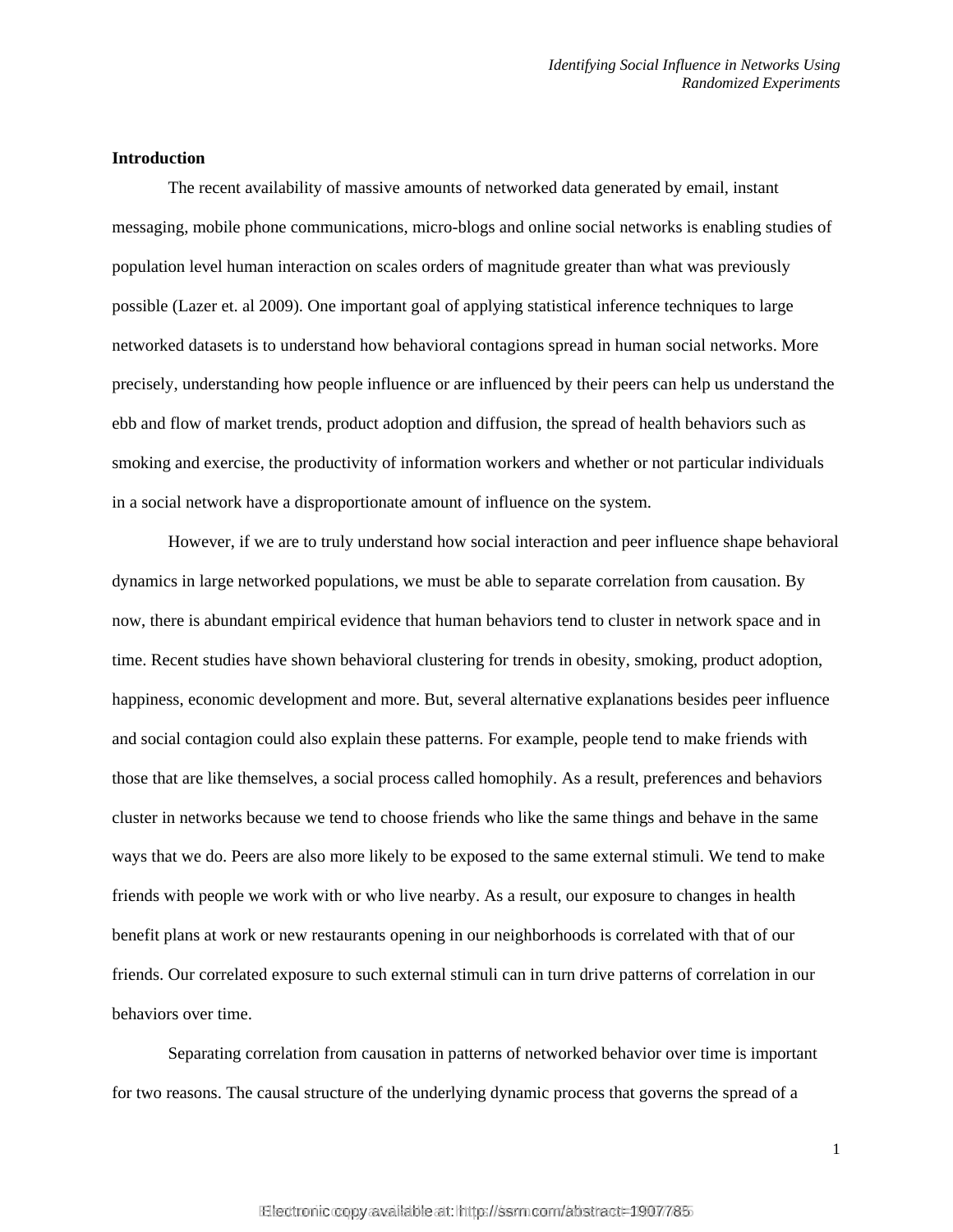behavior implies 1) different diffusion properties for the behavior – where it is likely to spread next and 2) different optimal containment and promotion policies. Consider two hypothetical scenarios in which marketing data show that the adoption of a new product is significantly correlated amongst linked consumers. In one scenario 90% of this correlation is explained by peer influence – friends convincing friends to adopt the product, and only 10% is explained by correlated preferences. In an alternative scenario, 10% of the correlation is explained by peer influence while 90% is explained by correlated preferences. In the first scenario, a peer-to-peer marketing strategy that creates incentives for adopters to spread positive word-of-mouth (WOM) about the product may be quite effective. In the second scenario, a traditional market segmentation strategy based on observable characteristics of consumers may be much more effective and a peer-to-peer strategy may not work at all. The same logic applies to whether the National Institutes of Health should allocate substantial funding to peer-to-peer obesity prevention programs, whether the American Lung Association should focus on peer smoking prevention strategies and whether advertisements such as the Department of Transportation's 'Friends Don't Let Friends Drive Drunk' campaign are likely to succeed. Developing methods that robustly identify causal estimates of peer-to-peer influence in social networks will therefore have dramatic implications for marketing strategy, public policy and organizations. Recent scientific debates about the veracity of a series of high profile studies of contagion in networks (e.g. Christakis and Fowler 2007, Lyons 2011) serve to highlight both the scientific stakes and the public policy implications of this important area of inquiry.

We discuss the difficulties of causal statistical estimation of peer influence in networks, review current approaches to establishing causality in observational data and propose methods based on randomized experimentation designed to control observable and unobservable confounding factors. We then present evidence from a randomized trial of peer influence in product adoption among 1.4 million friends on Facebook.com (Aral and Walker 2011a) which illustrates how randomized trials can be used to identify when and under what conditions influence propagates over network ties.

## **Endogeneity and the Identification of Peer Influence in Networks**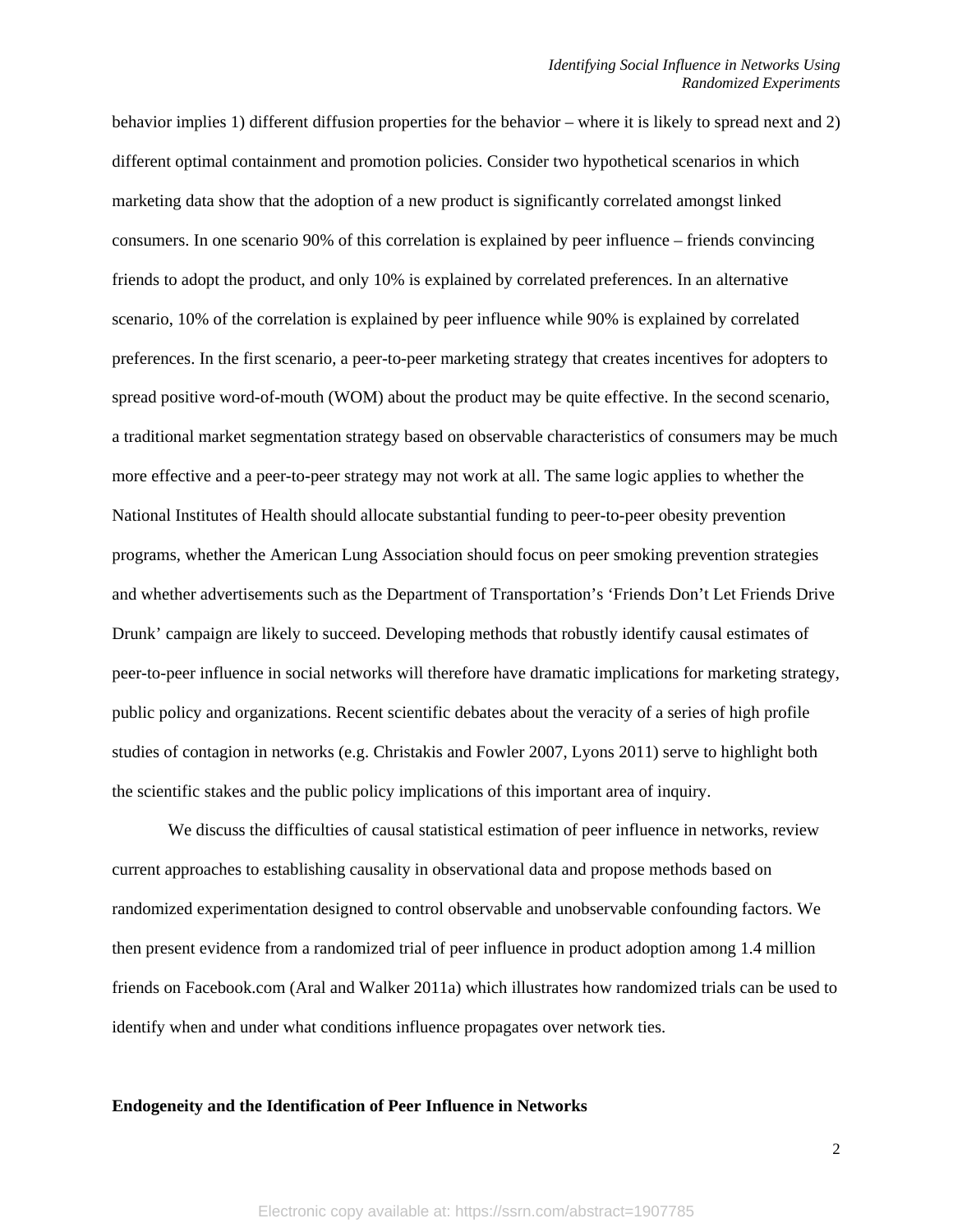Several sources of bias in both cross sectional and longitudinal data on interactions and outcomes among peers can confound assessments of peer influence and social contagion in networks including homophily (Aral et al. 2009, Shalizi and Thomas 2011), simultaneity (Godes and Mayzlin 2004), unobserved heterogeneity (Van den Bulte and Lilien 2001), truncation (Van den Bulte and Iyengar 2010) and other contextual and correlated effects (Manski 1993). If uncorrected, theses biases can lead researchers to incorrectly attribute observed correlations to the influence of individuals on their peers resulting in misinterpretations of social contagion and the treatment effects of viral marketing campaigns, peer-to-peer behavioral interventions or viral product design strategies (Aral 2011).

Several approaches to the identification of peer effects have been proposed including peer effects models (e.g. Bramoulle et al 2009), actor-oriented models (e.g. Snijders et al. 2006), instrumental variables methods based on natural experiments (e.g. Tucker 2008), dynamic matched sample estimation (Aral et al. 2009), structural models (e.g. Ghose and Han 2010) and ad hoc approaches (Christakis and Fowler 2007). However, randomized trials are believed to be the most effective way to obtain unbiased estimates of causal peer effects (Duflo et al 2006).

# **Randomized Trials of Peer Influence**

 Randomized trials in networks create unique estimation challenges that require particular attention to experimental design. Two primary experimental designs have been used in network studies – *network structure randomization* and *treatment randomization*. Network structure randomization tests how particular network configurations affect behavioral dynamics by randomly assigning experimental subjects into different network structures or different positions within a network structure (Kearns et al 2006, Centola 2010, Suri and Watts 2011). Treatment randomization designs on the other hand estimate the propagation of behaviors through peer influence by measuring the effect of a randomly assigned treatment on the behavior of peers of the treated (Duflo and Saez 2003, Leider et al 2009, Aral and Walker 2011 a, b). We focus here on the challenges inherent in creating successful treatment

3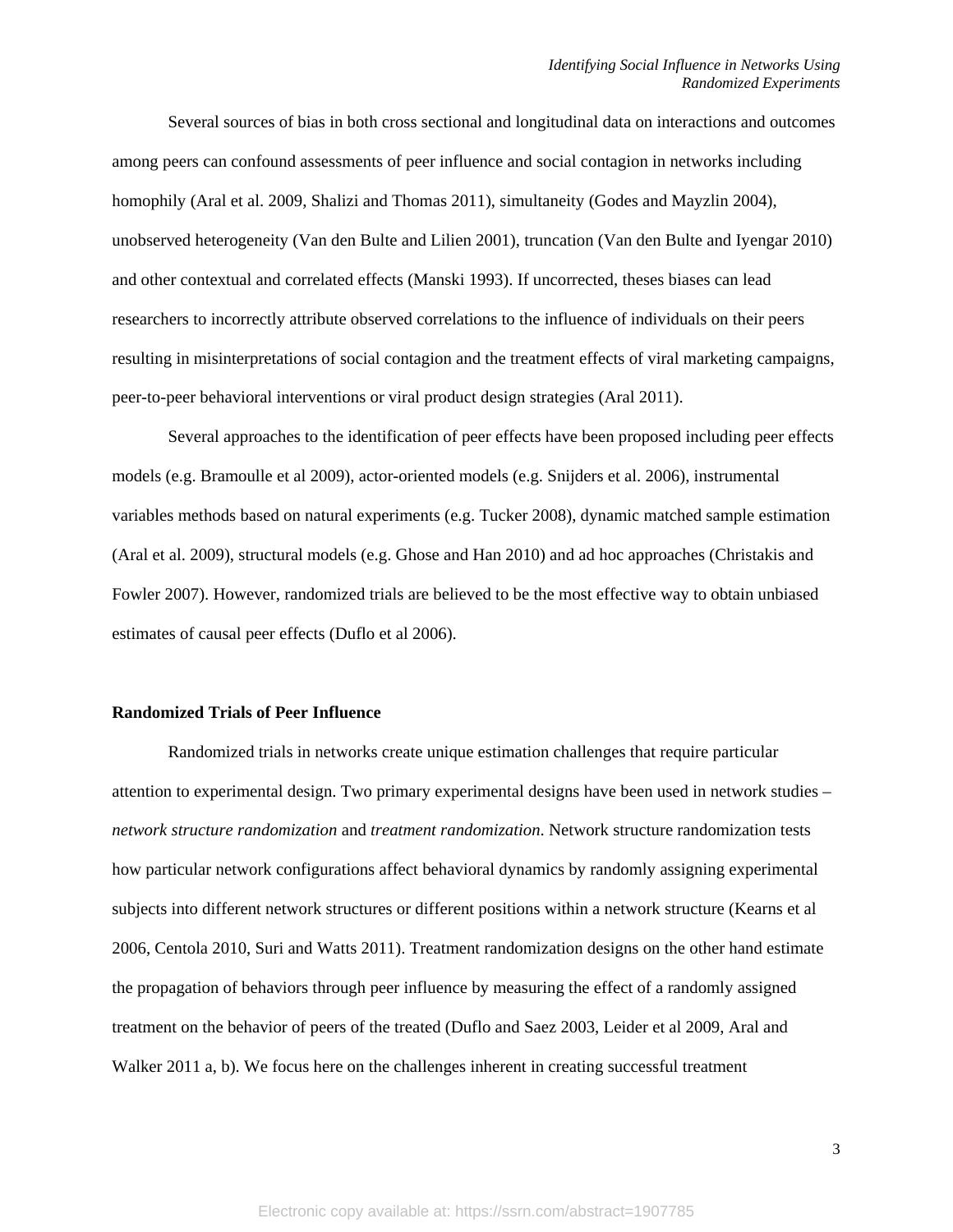randomization designs by considering a detailed example of an experiment that we conducted on the popular social networking website Facebook.com.

# **Treatment Randomization – An Experiment Measuring Peer Influence in Product Adoption**

# *Experimental Design and Procedure*

 We designed a randomized field experiment on Facebook.com to test the effectiveness of different viral messaging capabilities in creating peer influence and social contagion in a product's adoption among the 1.4 million friends of 9,687 experimental users. We studied a commercial Facebook application which lets users share information and opinions about the film industry. The design enabled experimental group users to send broadcast notifications and personal invitations to their neighbors, while disabling these features for the baseline control group. The application then recorded data on the use of these viral features by experimental group users, as well as click stream data on recipient responses to viral messages, and their subsequent adoption and use of the application for all neighbors of experimental and control group users. This facilitated analysis of the average treatment effect of enabling notifications and invitations on peer adoption and network propagation as well as the mechanisms by which a particular viral channel influenced peer behavior. Below we outline several challenges and solutions to analyzing the results of field experiments that employ treatment randomization.

## *Inside-Out Experimental Designs*

Randomized trials typically estimate the effect of a treatment on the treated. In contrast, measuring social influence requires experiments designed to measure the effect of a treatment on *peers* of the treated. The conventional approach to estimating peer influence and social contagion involves modeling individuals' likelihood or rate of adoption of a behavior as a function of their own personal characteristics and their exposure to social influence from their peers. This is typically accomplished by estimating the influence of an individual's social environment 'inward' on their own propensity to adopt the behavior or product. This conventional approach is infeasible in experimental settings because it is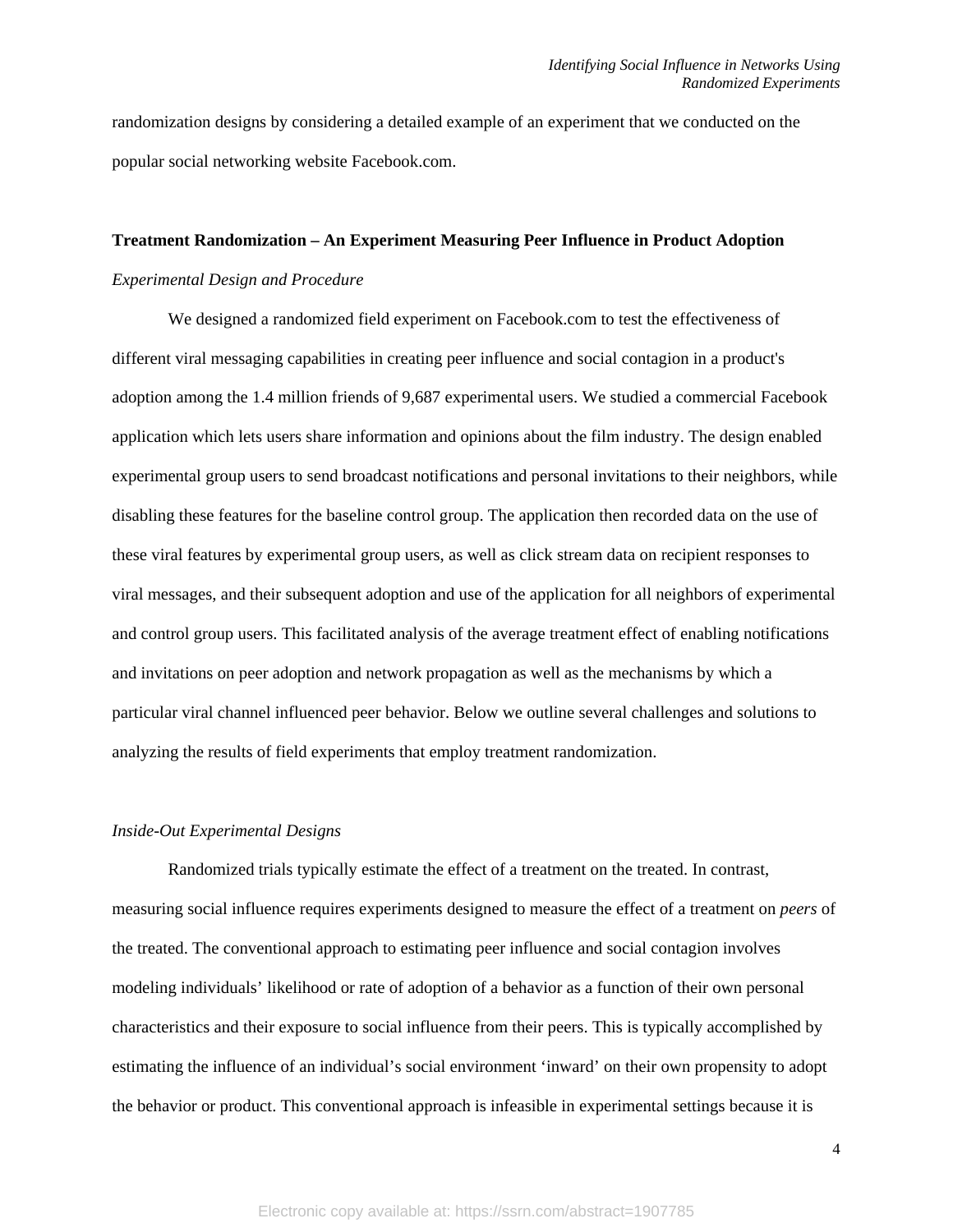difficult to comprehensively control the network environments of each user in the study. Fortunately, it is feasible to treat a user and observe the effect of treatment on the outcomes of their peers (illustrated in Figure 1). However, this approach creates two additional estimation challenges. First, it is unlikely that the baseline hazard of adoption remains constant from the first adopter to the second adopter to the third adopter in the local network around a recruited user. Second, peers of recruited users are not independent.



**Figure 1.** Arrows indicate the potential flow of influence that the experiment is designed to detect. The solid blue circle in the center represents the treated user and the red outlines indicate measured treatment effects.

We therefore measured the treatment effect of adding viral features to the applications of the treated on the adoption and usage behaviors of their peers by estimating the following variance corrected stratified proportional hazards model which accounts for the lack of independence among the multiple clustered failure times in the data and allows the baseline hazards to vary by adoption event across stages of the diffusion process:

# $\lambda_k(t, X_k) = \lambda_{0k}(t)e^{X_k}dt$

The model is stratified over the *K* adoption events.  $\lambda_{0k}$  represents the baseline hazard of the *k*th adoption event (*i*'s *k*th friend adopting) and  $X_{ki}$  represents a vector of covariates affecting the rate of adoption of *i*'s neighbors including *i*'s viral treatment status (whether they were assigned to active, passive, or baseline treatments).

## *Preventing Selection Effects*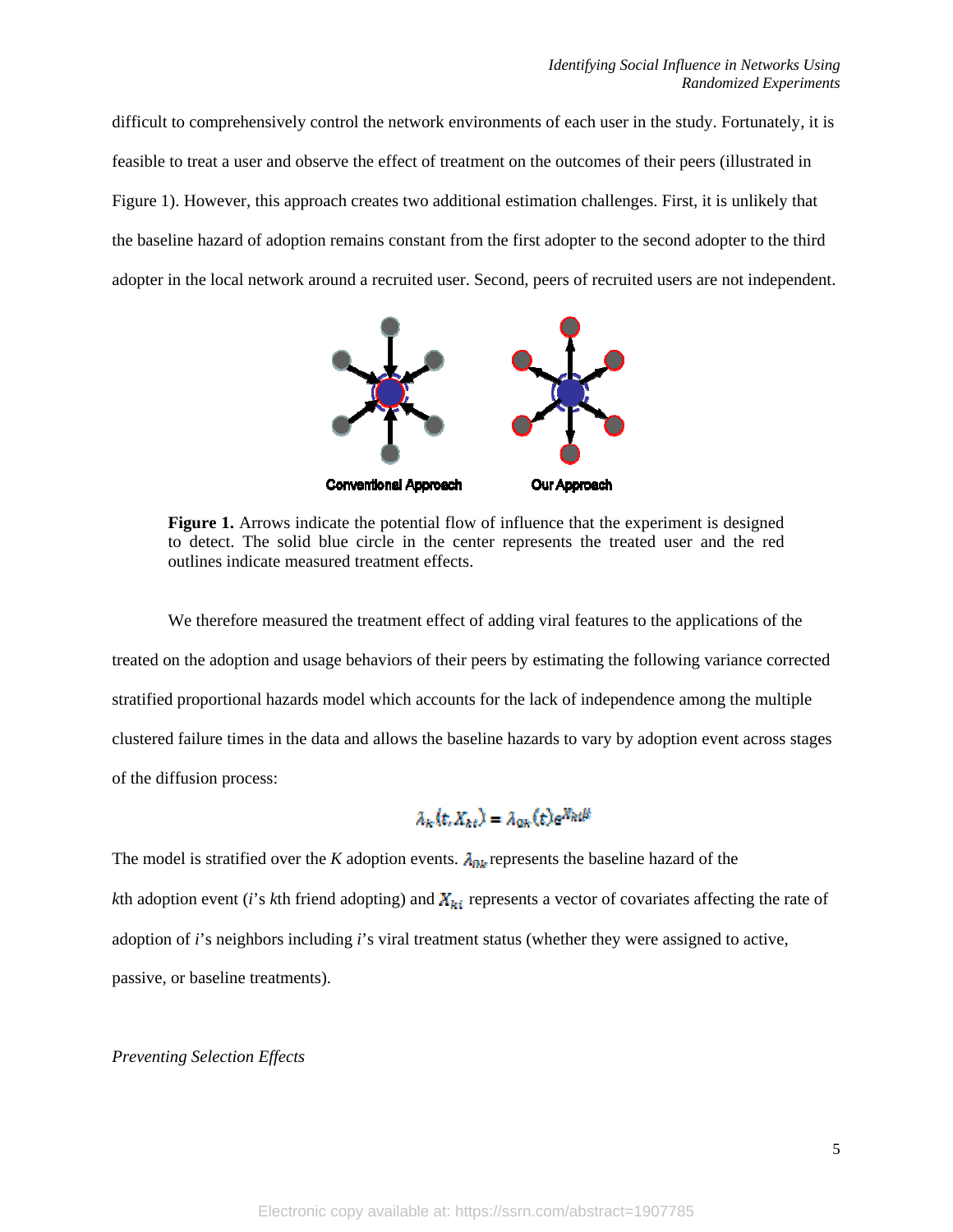Selection effects can occur during both the initial recruitment of subjects into the experiment and when subjects enter through subsequent peer recruitment (for example, in our experiment, when peers adopt in response to a viral message). Steps must be taken to mitigate and measure both possibilities. The recruitment campaign we employed was designed to reach a representative audience of Facebook users. Observable attributes of recruited peers were measured and compared to population distributions to test for selection effects that occur through peer recruitment. However, peer-recruited populations may still differ on unobservable dimensions. For example, in our study, it could be that users and peers of users who use the viral features are systematically different from randomly selected Facebook users. To avoid these sources of selection bias, peers of recruited users only contributed to the local network peer adoption of originally recruited users and were not themselves used as test subjects.

## *Preventing Contamination and Leakage*

In randomized experiments in networks, users assigned to different treatment groups may not be strictly isolated from one another and information leakage through indirect network pathways may contaminate results. In traditional studies, whether or not the network is measured, relationships may still exist between treatment and control populations that create leakage. One benefit of randomized experiments in networks is that researchers systematically observe how individuals in the study are connected, enabling us to mitigate leakage.

Since treatment is randomized, leakage will be uncorrelated with treatment assignment and cannot account for observed differences in responses to treatments. While it is possible that leakage will on average provide some common information to peers of treated users uniformly across treatment designations, this should only serve to make estimates across treatment groups more conservative by reducing differences between control and treatment groups. In addition, leakage is likely to decay with network distance (Aral et al 2007). Nonetheless, leakage could downward bias estimates of treatment effects and several measures can help prevent it.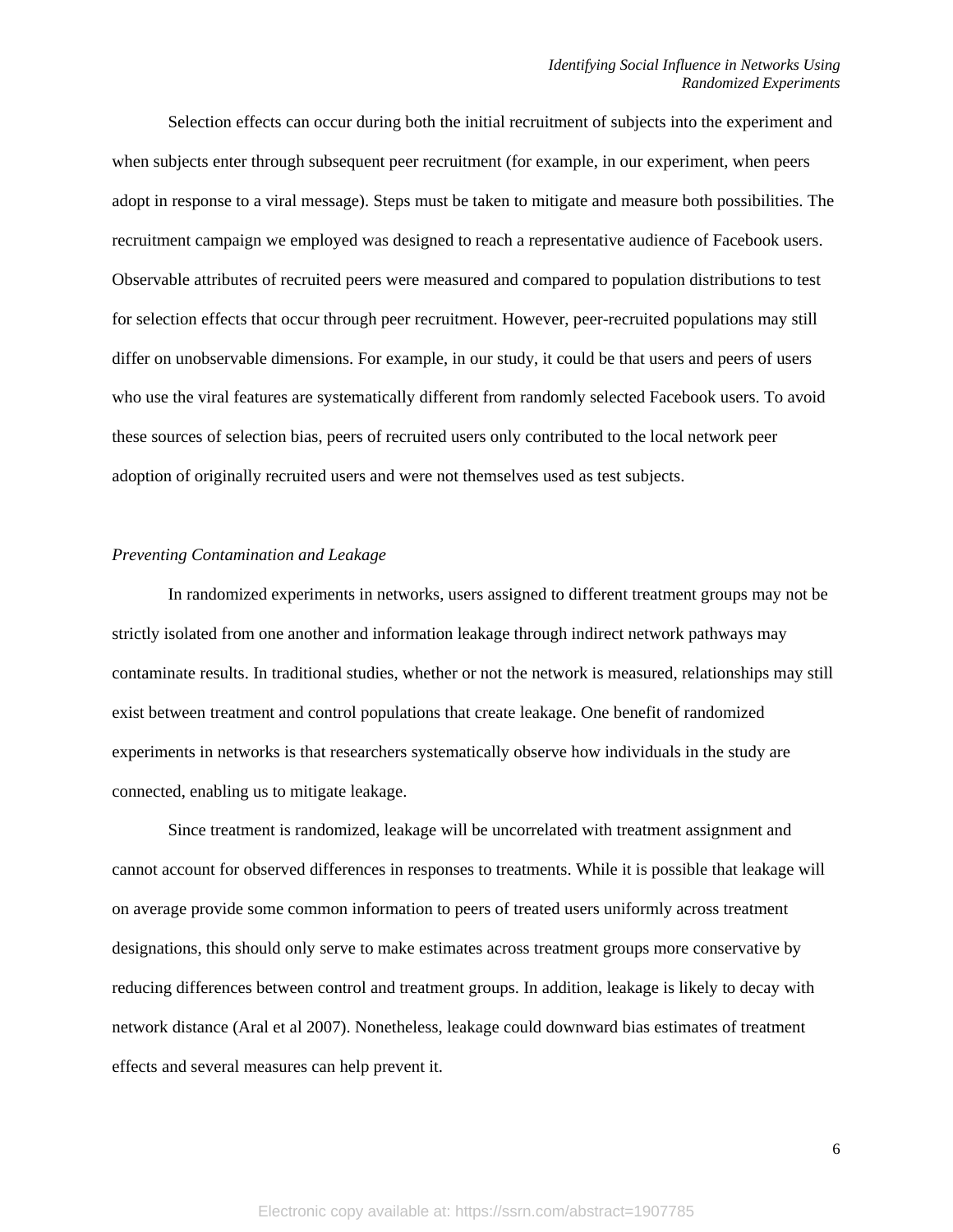First, in our social influence models, we only examined peers of initially recruited adopters. This helps avoid selection bias and also excludes individuals (and their potential adopter peers) that adopt in chains within a local neighborhood, lessening leakage effects.

Second, we accounted for users with multiple treated peers. Users may be peers of multiple treated users from different treatment groups making it impossible to link their observed outcomes to a single treatment. Furthermore, while peers of multiple treated users belonging to the same treatment group are clearly classified, measurements of their response may be incorrectly estimated as a consequence of being subject to influence from multiple treated friends.

 Peer treatment randomization prevents us from guaranteeing that all treated friends of a peer will receive the same treatment. Consequently we labeled peers with multiple treated friends as contaminated as soon as they become so and excluded them from our analysis by censoring them. This procedure could underestimate the effect of clusters of adoption on the time to adoption or the number of adopters in a local network, but if this is the case, it will do so identically across all treatment types. Furthermore, as treatment groups are randomized, there can be no systematic correlation between the treatment of a user and that of her adopter peer.

The procedure we adopted for designating contaminated peers is detailed in Figure 2. In panel (a) for times  $t > t1$ , peer 2 has multiple treated peers (R and 1) who may have been assigned different treatments. Peer 2 is therefore considered contaminated for times  $t > t$ . Panel (b) is identical, but no link exists between peers 1 and 2 and consequently neither user is considered contaminated. This procedure retains the maximal empirical support for hazard rate estimation and parameterizes our ignorance of what might happen subsequent to a user's contamination. These procedures enable a tightly controlled randomized trial of peer influence that addresses potential selection and leakage effects.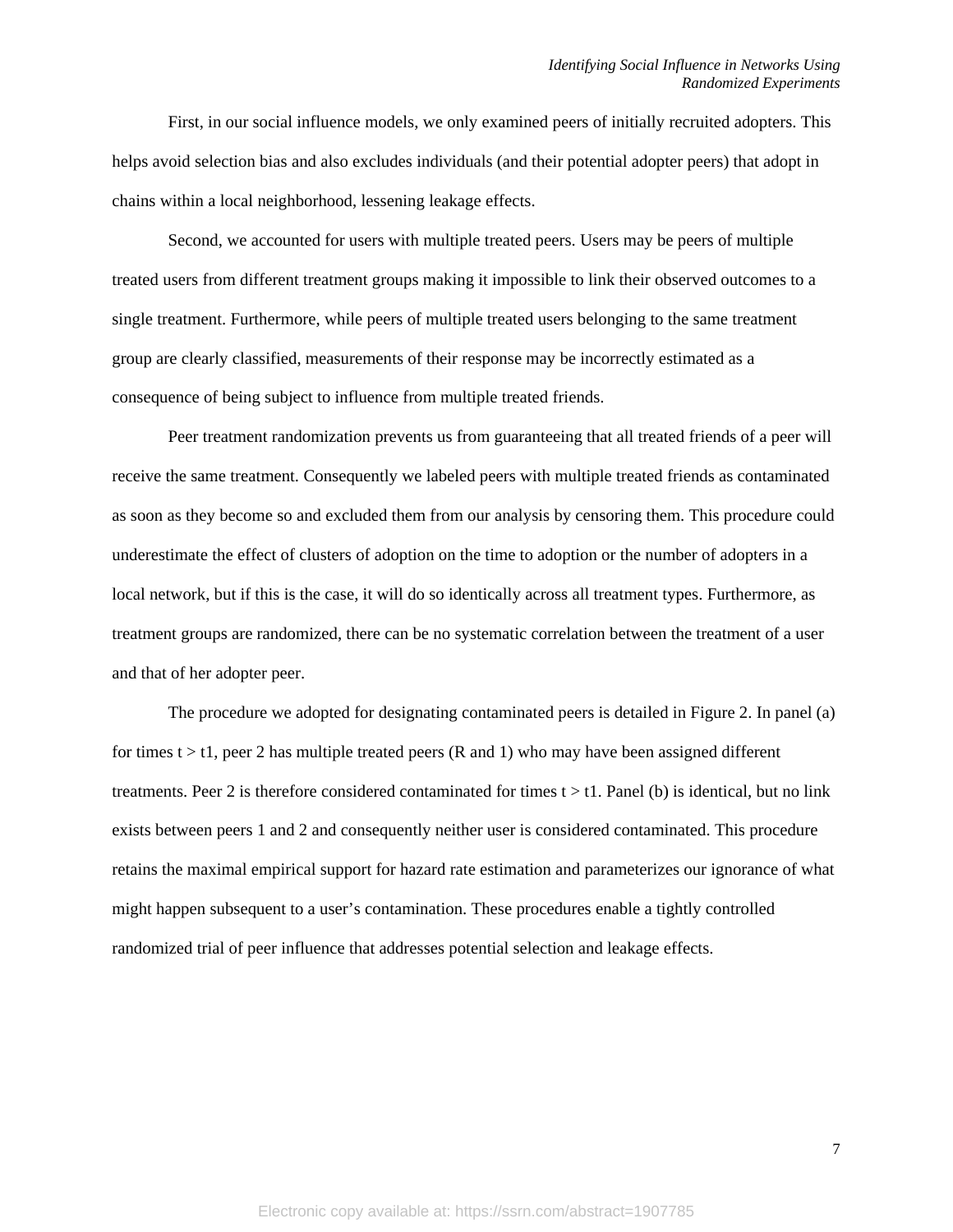

**Figure 2.** The initially recruited adopter, labeled R, adopts at time t0. Two peers of user R, labeled 1 and 2, adopt at subsequent times t1 and t2 respectively.

## **Results**

#### *Local Peer Influence*

In our experiment, viral features that require more activity on the part of the user and are more personalized create greater marginal increases in the likelihood of adoption per message, but generate fewer total messages, creating countervailing effects on peer influence. On average, notifications, which are less personalized but also require less user effort, generated a 246% increase in local peer influence and social contagion while adding invitations, which are more personalized but require more user effort, only generated an additional 98% increase. Although invitations were more effective in encouraging adoption per message and were correlated with more sustained product use, they were used less often and therefore generated less total peer adoption in the network than passive-broadcast messaging.

#### *Modeling Total Expected Adoption*

 Randomizing the treatment of peers of the treated enabled us to collect a greater number of subjects with randomized treatment status. On the other hand, maintaining consistency in the treatment amongst linked peers would have enabled us to directly estimate the total adoption and diffusion of a given version of the product in the population. Whether to randomize the treatment of peers of the treated or to maintain consistency in the treatment amongst linked peers is an important design choice in treatment randomization studies. This choice requires trading off the robustness of estimates of local peer effects with the ability to estimate the aggregate adoption of a behavior in the population. Randomizing

8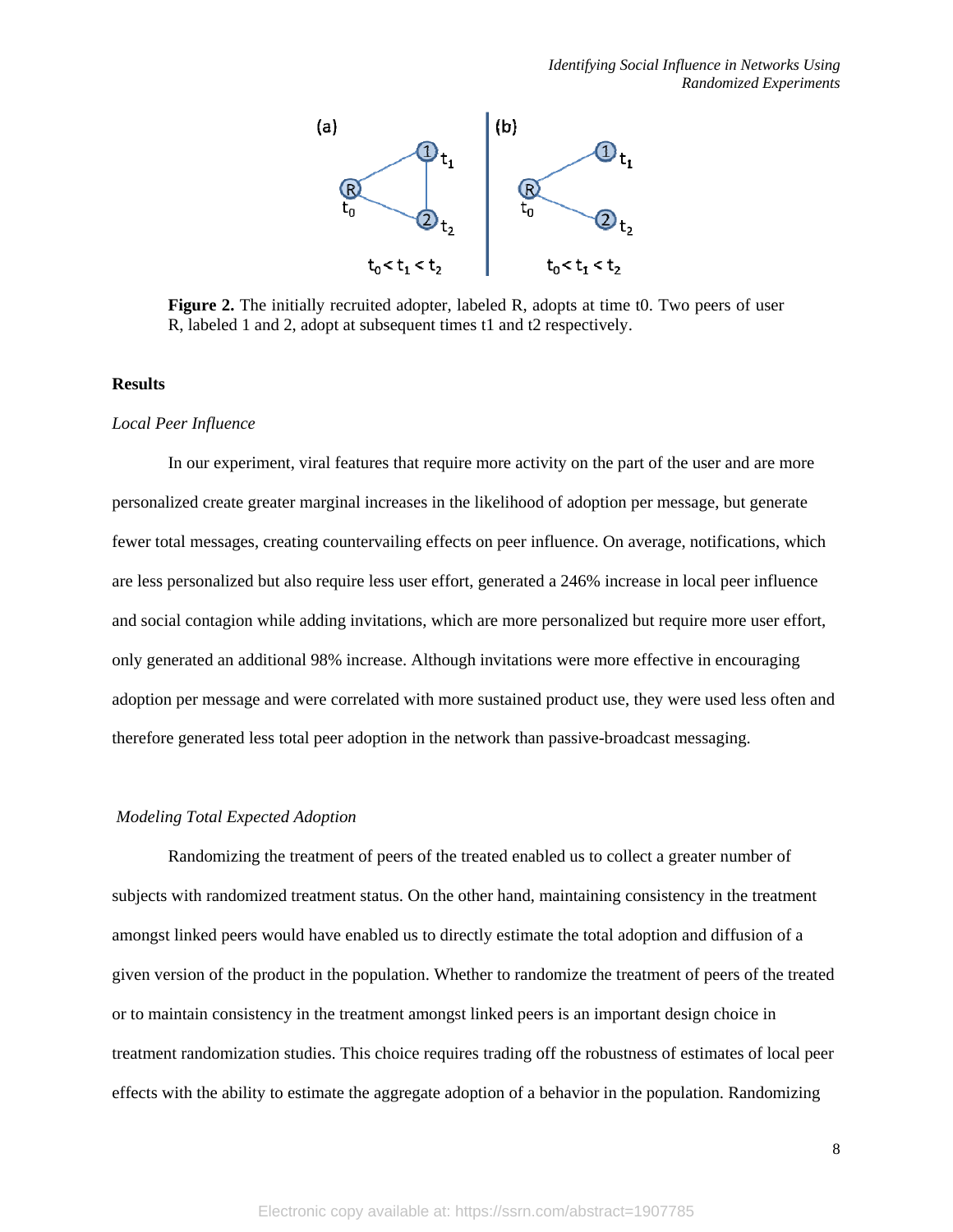the treatment of recruited peers creates more randomized observations and mitigates the perpetuation of selection bias over successive stages of the diffusion process. On the other hand, maintaining consistent treatments for recruited peers enables direct estimation of total adoption and diffusion while reducing the chances of leakage from an adopter to a treated peer that receives a different treatment condition.

 We randomized peer treatments to robustly estimate local treatment effects. However, one can model the total expected adoption of each type of application in the population by making a few reasonable assumptions. If we assume the average number of peer-recruited adopters of a given user depends only on that user's viral state  $\nu$  and his distance  $s$  from an originally recruited user,<sup>1</sup> we can model the total expected number of adopters of a given version of the product  $\boldsymbol{v}$  as follows:

$$
N_{\theta}^{\text{total}} = N_{\theta}^{\theta} \Bigg( 1 + \sum_{\alpha=0}^{m} \prod_{\alpha=0}^{\theta} \langle n_{\alpha} \rangle_{\theta}^{\epsilon} \Bigg)
$$

 $\mathbf{N}_e^0$  is the number of originally recruited users (adopter step  $\mathbf{s} = 0$ ) who have been randomly assigned to viral treatment state  $v \cdot (n_a)$  is the average number of peers of a user with viral state v and distance  $s$  (the path length to an originally recruited user) who have adopted the application. One can then compare the total expected number of adopters under different treatment designations by assuming an equal number of originally recruited users for each treatment group, or comparing the ratios  $N_u^{\text{total}}/N_u^0$ . We estimate the passive-broadcast treatment was associated with a 9.13% increase in total diffusion relative to the baseline treatment, while active-personalized treatment was associated with a 12.03% increase relative to the baseline.

## **Conclusion**

 $\overline{\phantom{a}}$ 

 Understanding how behaviors spread through social networks is essential to marketing strategy and public policy. But, separating correlation from causation in estimates of social contagion is critical to

<sup>&</sup>lt;sup>1</sup> The reliance of average peer recruitment,  $\langle \hat{\mathbf{w}}_i \rangle$  on the distance s from originally recruited subjects allows for the possibility that selection effects may exist and vary (e.g., be compounded) along chains of sequential user adoptions. This method further assumes that peer recruitment is Markovian in treatment status and thus depends only on a user's viral state and not on the viral states of users in the chain of adoptions that preceded and led to his own adoption.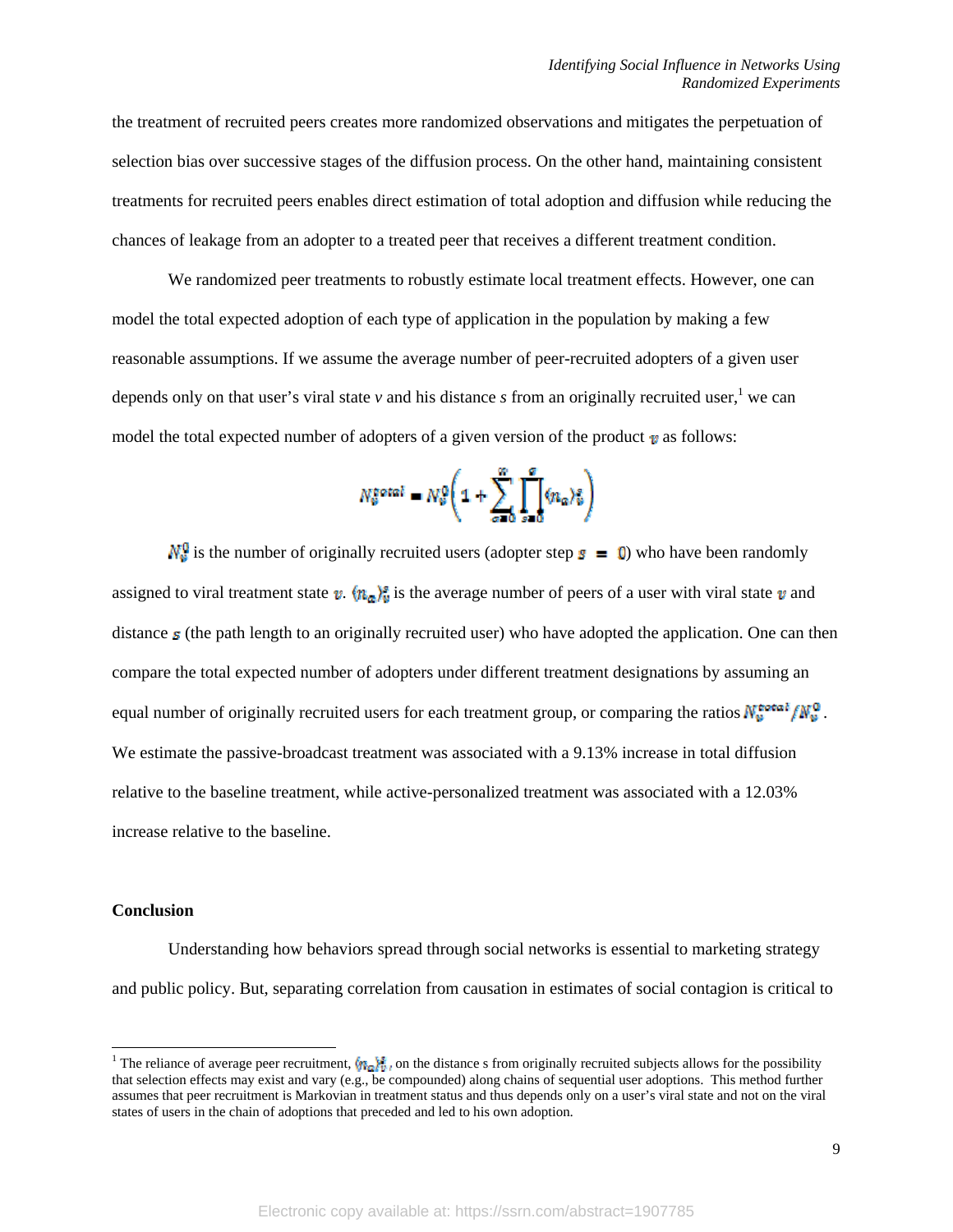designing successful policy interventions. Randomized trials in social networks are a promising strategy

for understanding the dynamics of social influence at scale. But, such studies are not without their

complications. Careful experiments, designed to maintain external validity while avoiding contamination,

leakage, selection effects and the challenges of statistical estimation in datasets with complex

interdependencies between observations is essential for our robust scientific understanding of social

dynamics at scale and thus for informed policymaking. We therefore hope future research on human

social dynamics in networks will make causal statistical inference a centerpiece of study design.

## **References**

- Aral, S. (2011) "Identifying Social Influence: A Comment on Opinion Leadership and Social Contagion in New Product Diffusion." *Marketing Science*. 30(2) 217-223.
- Aral, S., E. Brynjolfsson, M. Van Alstyne. (2007). Productivity effects of information diffusion in networks. Proceedings of the 28th Annual International Conference on Information Systems. Montreal, CA.
- Aral, S., L. Muchnik, A. Sundararajan (2009) "Distinguishing influence-based contagion from homophily-driven diffusion in dynamic networks." *P. Natl. Acad. Sci.* USA 106 21544-21549.
- Aral, S. and Van Alstyne, M. W., (2011) "The Diversity-Bandwidth Tradeoff." *American Journal of Sociology*. *In Press*. http://ssrn.com/abstract=958158.
- Aral, S. & Walker, D. (2011a) "Creating Social Contagion through Viral Product Design: A Randomized Trial of Peer Influence in Networks." *Management Science*, *In Press*. http://ssrn.com/abstract=1564856.
- Aral, S. & Walker, D. (2011b) "An Experimental Method for Identifying Influential and Susceptible Members of Online Social Networks." *Working Paper*. *NYU Stern School of Business*.
- Bramoulle Y, Djebbari H, & Fortin B (2009) "Identification of Peer Effects through Social Networks." *Journal of Econometrics* 150(1): 41-55.
- Centola, D. (2010) "The Spread of Behavior in an Online Social Network Experiment." *Science*, 329(5996): 1194-1197.
- Christakis NA & Fowler JH (2007) "The Spread of Obesity in a Large Social Network over 32 Years." *New England Journal of Medicine* 357(4): 370-379.
- Duflo, E. and E. Saez (2003) "The Role of Information and Social Interactions in Retirement Plan Decisions: Evidence From a Randomized Experiment" *Quart. Journal of Economics*, 118: 815-842.
- Duflo E, Glennerster R, & Kremer M (2006) "Using Randomization in Development Economics Research: A Toolkit." *Handbook of Developmental Economics,* Elsevier.
- Ghose, A. and Han, S-P. (2010). "An Empirical Analysis of User Content Generation and Usage Behavior in Mobile Media." *Working Paper*. *NYU Stern School of Business*.
- Godes D & Mayzlin D (2004) "Using Online Conversations to Study Word-of-Mouth Communication." *Marketing Science* 23(4): 545-560.
- Kearns, M., Suri, S and N. Montfort (2006) "An Experimental Study of the Coloring Problem on Human Subject Networks" *Science*, 313(5788): 824-827.
- Lazer, D., Pentland, A., Adamic, L., Aral, S., Barabasi, A.L., Brewer, D., Christakis, N., Contractor, N., Fowler, J., Gutmann, M., Jebara, A., King, G., Macy, M., Roy, D., Van Alstyne, M. (2009). "Computational Social Science," *Science*, February 6: 721-722.
- Leider, S., Mobius, M., Rosenblat, T., and QA Do (2009) "Directed Altruism and Enforced Reciprocity in Social Networks" *Quart. Journal of Economics*, 124(4): 1815-1851.